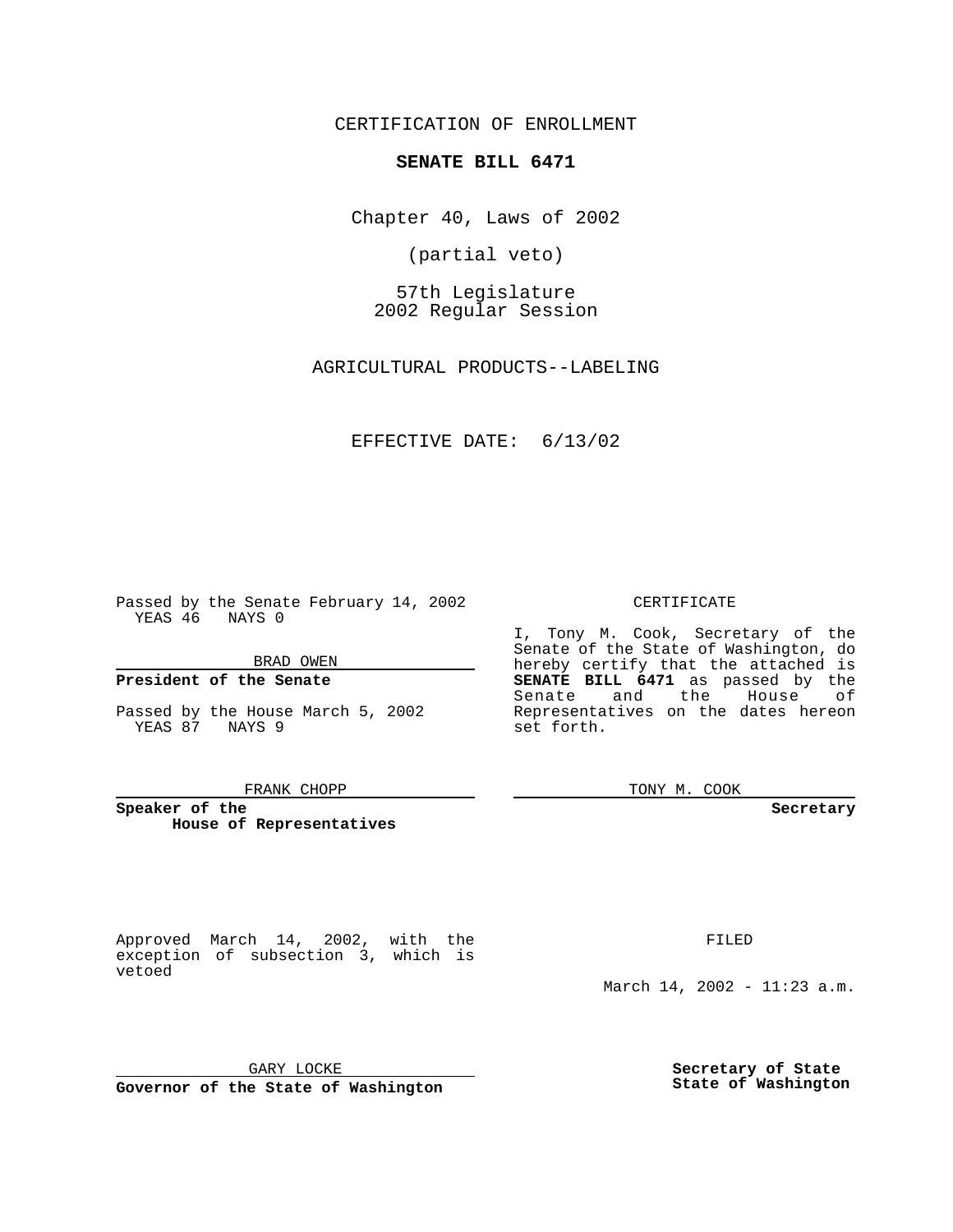# **SENATE BILL 6471** \_\_\_\_\_\_\_\_\_\_\_\_\_\_\_\_\_\_\_\_\_\_\_\_\_\_\_\_\_\_\_\_\_\_\_\_\_\_\_\_\_\_\_\_\_\_\_

\_\_\_\_\_\_\_\_\_\_\_\_\_\_\_\_\_\_\_\_\_\_\_\_\_\_\_\_\_\_\_\_\_\_\_\_\_\_\_\_\_\_\_\_\_\_\_

Passed Legislature - 2002 Regular Session

### **State of Washington 57th Legislature 2002 Regular Session**

**By** Senators Honeyford, Rasmussen, Johnson, Sheahan, Stevens, Swecker, Shin, Parlette, Deccio, McCaslin, Hochstatter, Gardner, Hewitt, Spanel, Kastama, Regala, Eide, Oke, Hale and Keiser

Read first time 01/17/2002. Referred to Committee on Agriculture & International Trade.

 AN ACT Relating to labeling of agricultural products by place of origin; adding a new section to chapter 15.04 RCW; and prescribing penalties.

BE IT ENACTED BY THE LEGISLATURE OF THE STATE OF WASHINGTON:

 \*NEW SECTION. **Sec. 1.** A new section is added to chapter 15.04 RCW to read as follows:

 (1) The legislature finds that it is a common practice for consumers to be provided information as to the country origin for many products available to them for purchase. The legislature finds that consumers have a right to know the origin of the fresh fruits and vegetables being offered to them at retail sale. The legislature finds that there is value to the consumer being able to make an informed buying decision as to whether the fresh fruit or vegetable was produced under standards and conditions required in the United States. Further, the legislature finds that consumers should be given the ability to make an informed choice to buy fresh fruits and vegetables that are grown in Washington state as a means of supporting the economy of the state.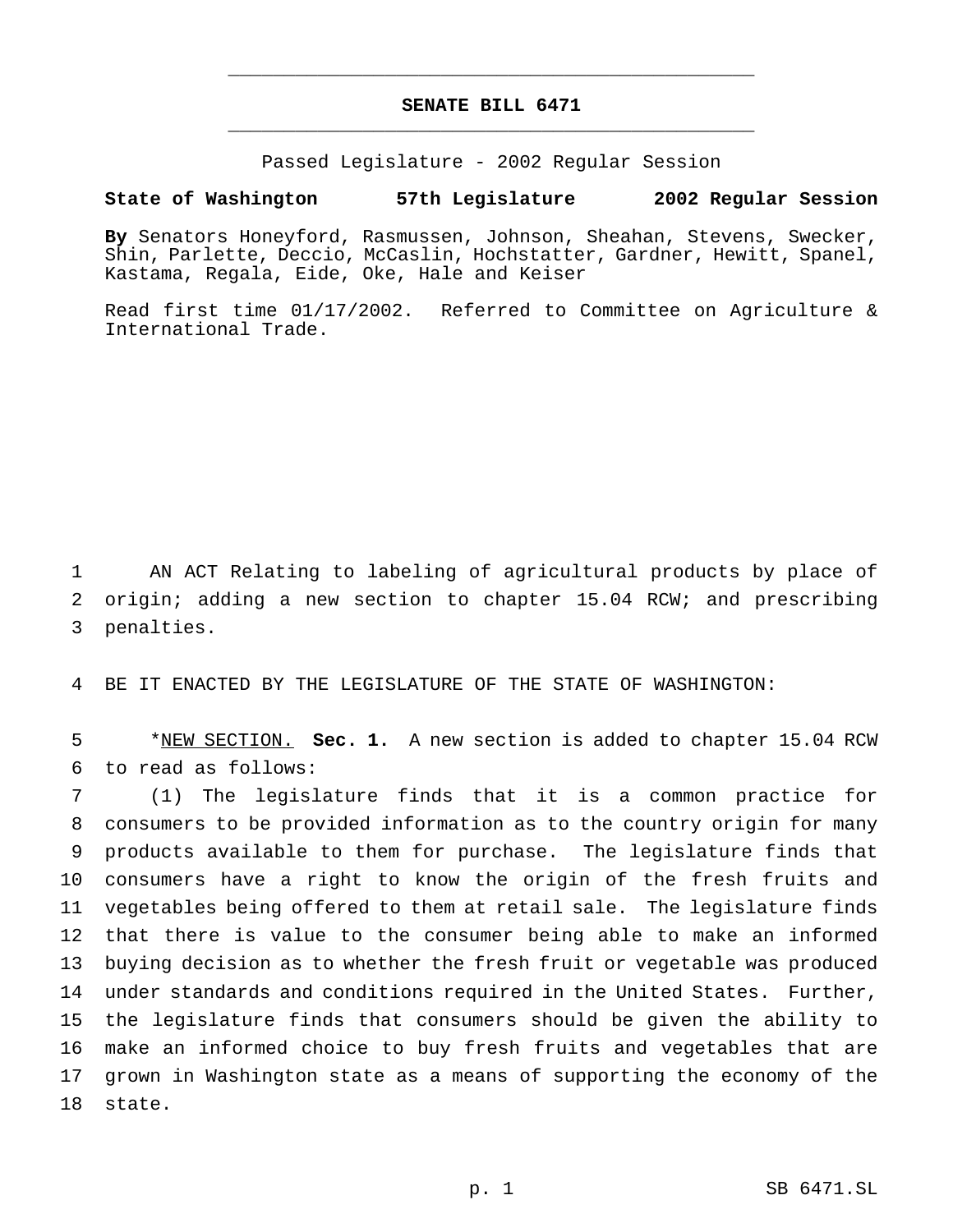(2) Stores or other businesses offering fresh fruit and vegetables for retail sale to consumers shall place a placard on the bin, shelf, or other location the product is displayed that informs the consumer where the fruit or vegetable was grown if it was grown in the United States or grown in Washington. The placard shall indicate that the product was either "Grown in United States" or "Grown in Washington." Placards are not required if (a) the product was grown outside of the United States, or (b) each item in the bin, shelf, or other location contains a sticker or label that indicates where the fruit or vegetable product was grown.

11 (3) The department shall administer this section. If the store or other retail location is found to be in violation of this section, for the first violation per location each calendar year, the department shall issue <sup>a</sup> warning. For <sup>a</sup> second violation for the same location in the same calendar year, the department may issue <sup>a</sup> civil fine of up to two hundred fifty dollars. For the third and subsequent violations for 17 the same location in the same calendar year, the department may issue <sup>a</sup> civil fine of up to one thousand dollars.

**\*Sec. 1 was partially vetoed. See message at end of chapter.**

Passed the Senate February 14, 2002. Passed the House March 5, 2002. Approved by the Governor March 14, 2002, with the exception of certain items that were vetoed. Filed in Office of Secretary of State March 14, 2002.

Note: Governor's explanation of partial veto is as follows:

 "I am returning herewith, without my approval as to subsection 3, Senate Bill No. 6471 entitled:

 "AN ACT Relating to labeling of agricultural products by place of origin;"

 Senate Bill No. 6471 requires grocery stores or other businesses offering fresh fruit and vegetables to either display a placard near the produce stating if it was "Grown in the United States" or "Grown in Washington," or to label each piece of produce individually. Subsection 3 of the bill would have allowed a retailer failing to do so to be fined up to \$250 on the second violation and up to \$1000 on the third violation in a calendar year.

 I agree with the intent of the bill, which is to reveal the origin of produce to consumers. However, the penalties established in subsection 3 of the bill are excessive. Subsection 3 would normally be a separate section, and even refers to itself as a section. For these and other reasons, it is subject to veto.

 For these reasons, I have vetoed subsection 3 of Senate Bill No. 6471.